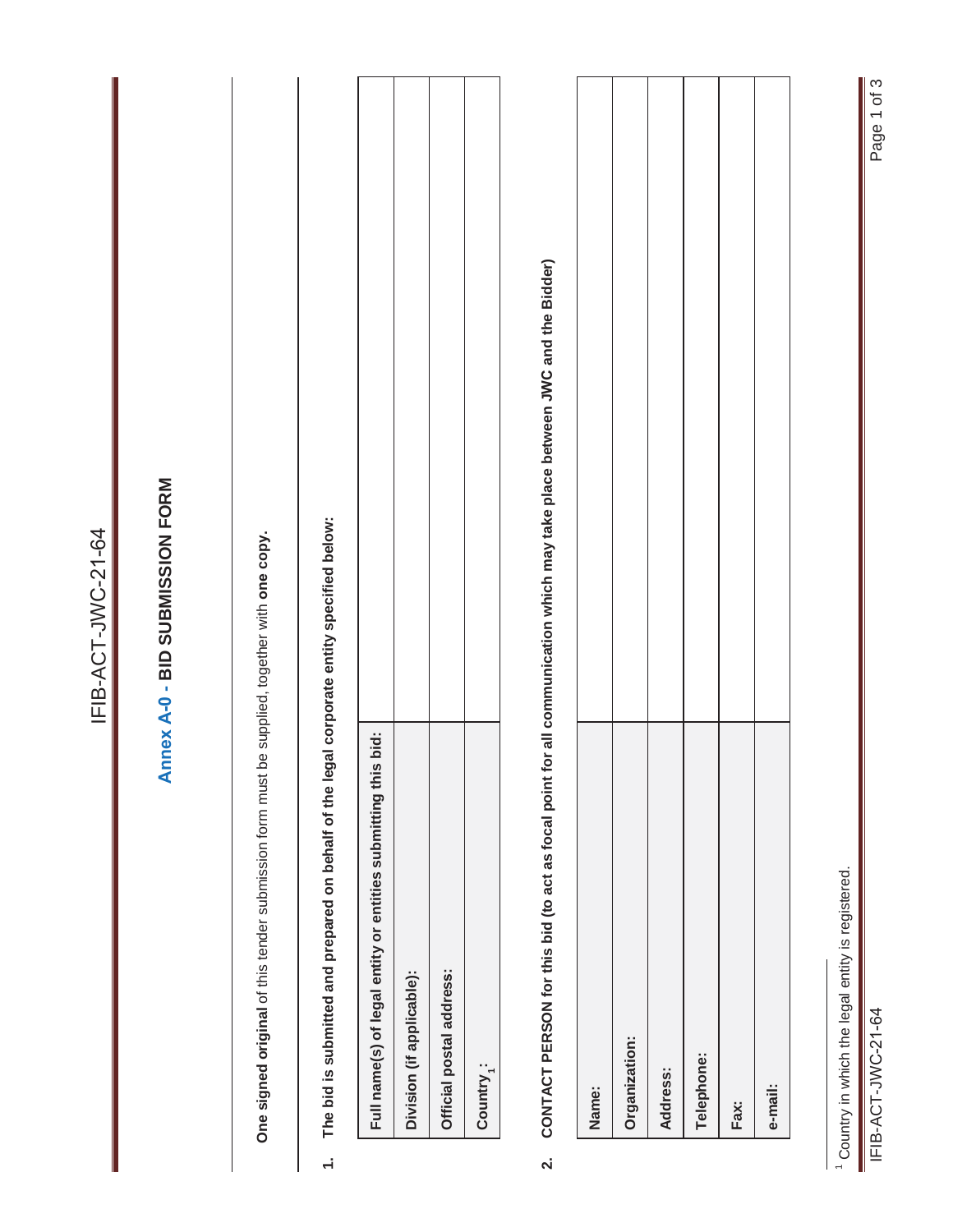# 3. STATEMENT **3. STATEMENT**

I, the undersigned, being the authorised signatory of the above Bidder, hereby declare that we have examined and accept without reserve or restriction the entire<br>contents of the bidding specifications for the bidding proce I, the undersigned, **being the authorised signatory** of the above Bidder, hereby declare that we have examined and accept without reserve or restriction the entire contents of the bidding specifications for the bidding procedure referred to above.

|                           | ENVELOPE A - ADMINISTRATIVE DATA (submitted in a separate sealed envelope)(section 10(a) of the bidding instructions) | cross when supplied)<br>Our bid is made up of<br>(please put a tick or<br>the following<br>documents |
|---------------------------|-----------------------------------------------------------------------------------------------------------------------|------------------------------------------------------------------------------------------------------|
| $\boldsymbol{\lambda}$    | The duly filled in, signed and dated The Compliance Statement (Annex A-1)                                             | $\Box$                                                                                               |
| A                         | gal Name of Bidder (Annex A-2)<br>The duly filled in, signed and dated The Certificate of Leg                         | $\Box$                                                                                               |
| $\boldsymbol{\mathsf{A}}$ | The duly filled in, signed and dated The Certificate of Independent Determination (Annex A-3)                         | $\Box$                                                                                               |
| $\overline{\mathbf{A}}$   | Validity (Annex A-4)<br>The duly filled in, signed and dated The Certificate of Bid                                   | $\Box$                                                                                               |
| $\overline{\mathbf{A}}$   | The duly filled in, signed and dated The Certificate of Exclusion of Taxes and Charges (Annex A-5)                    | $\Box$                                                                                               |
| $\overline{\mathbf{A}}$   | The duly filled in, signed and dated The Certificate of Authorization to Perform (Annex A-6)                          | $\Box$                                                                                               |
|                           |                                                                                                                       |                                                                                                      |
|                           |                                                                                                                       |                                                                                                      |
|                           |                                                                                                                       |                                                                                                      |
|                           |                                                                                                                       |                                                                                                      |
|                           |                                                                                                                       |                                                                                                      |
|                           |                                                                                                                       |                                                                                                      |
|                           |                                                                                                                       |                                                                                                      |
|                           |                                                                                                                       |                                                                                                      |
|                           |                                                                                                                       |                                                                                                      |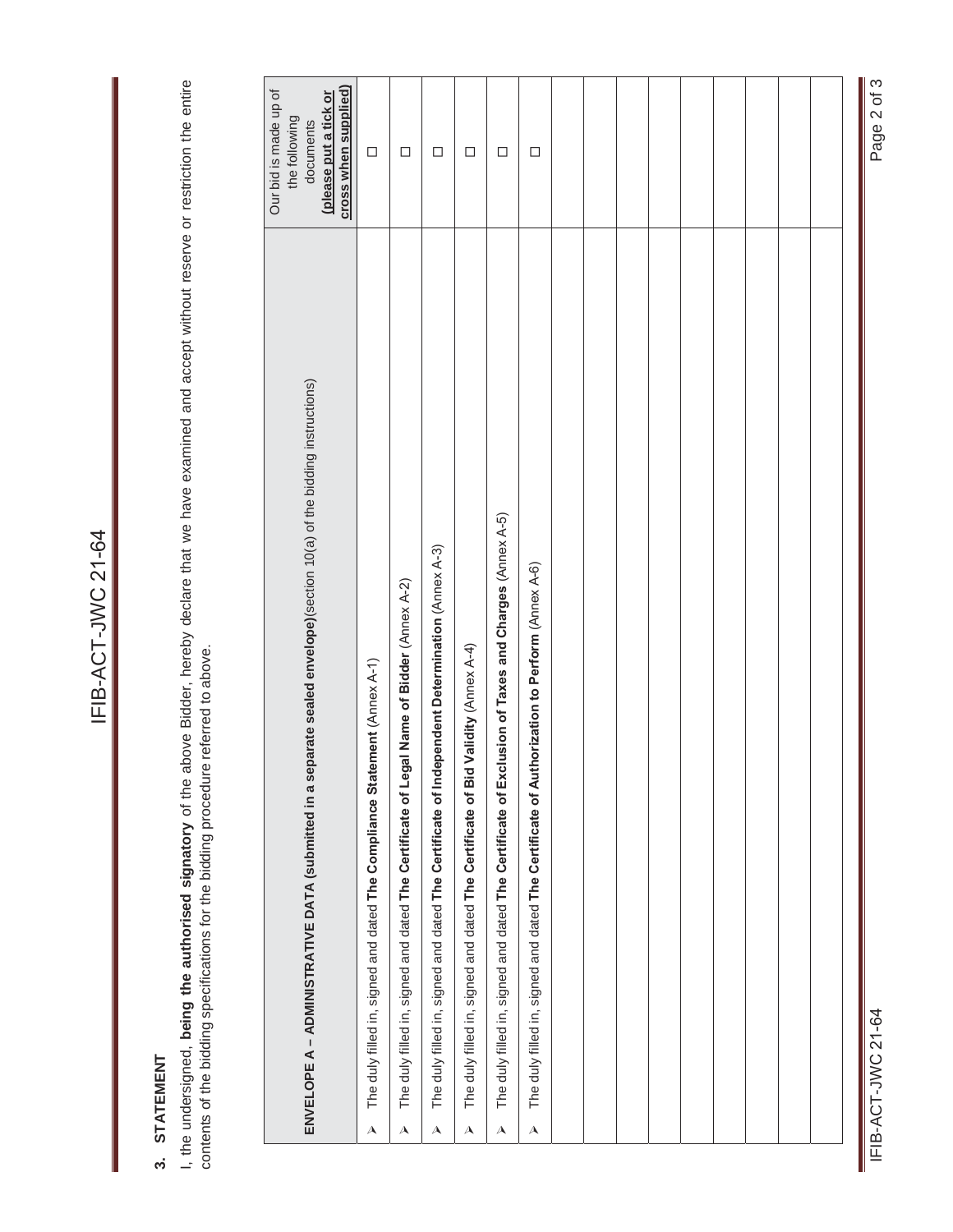|                                                                                                                        | <b>ローム-ファンドローニ</b>                                    |                                         |             |  |
|------------------------------------------------------------------------------------------------------------------------|-------------------------------------------------------|-----------------------------------------|-------------|--|
| ENVELOPE B – TECHNICAL PROPOSAL (submitted in a separate sealed envelope) (section 10(b) of the bidding instructions)  |                                                       |                                         |             |  |
| Company Compliance Evaluation (Annex B-1- JWC Fill in Format)<br>$\overline{\mathbf{A}}$                               |                                                       |                                         | $\Box$      |  |
| Functional and Capability Services Assessment for Area<br>$\triangle$                                                  | 1 and Area 2 (Annex B-2 Supplier Compiled)            |                                         | $\Box$      |  |
| A                                                                                                                      |                                                       |                                         |             |  |
|                                                                                                                        |                                                       |                                         |             |  |
| ENVELOPE C – FINANCIAL PROPOSAL (submitted in a separate, sealed envelope) (section 10(c) of the bidding instructions) |                                                       |                                         |             |  |
| The financial proposal based on the format found in:<br>· Financial Proposal(Annex C-1)<br>$\lambda$                   |                                                       |                                         | $\Box$      |  |
|                                                                                                                        |                                                       |                                         |             |  |
| This bid is for all 14 Zones                                                                                           | $\Box$<br>Yes<br>$\Box$                               | Zones.<br>No, This is a partial bid for |             |  |
|                                                                                                                        |                                                       | (Partial Bid minimum is 10 Zones)       |             |  |
| This bid is subject to acceptance within the validity period                                                           | stipulated in section 16 of the Bidding Instructions. |                                         |             |  |
| SIGNATURE OF AUTHORIZED REPRESENTATIVE                                                                                 | NAME AND TITLE                                        | COMPANY                                 | <b>DATE</b> |  |
|                                                                                                                        |                                                       |                                         |             |  |

**…………………………………………………… …………………… ……………………………… ………………………………**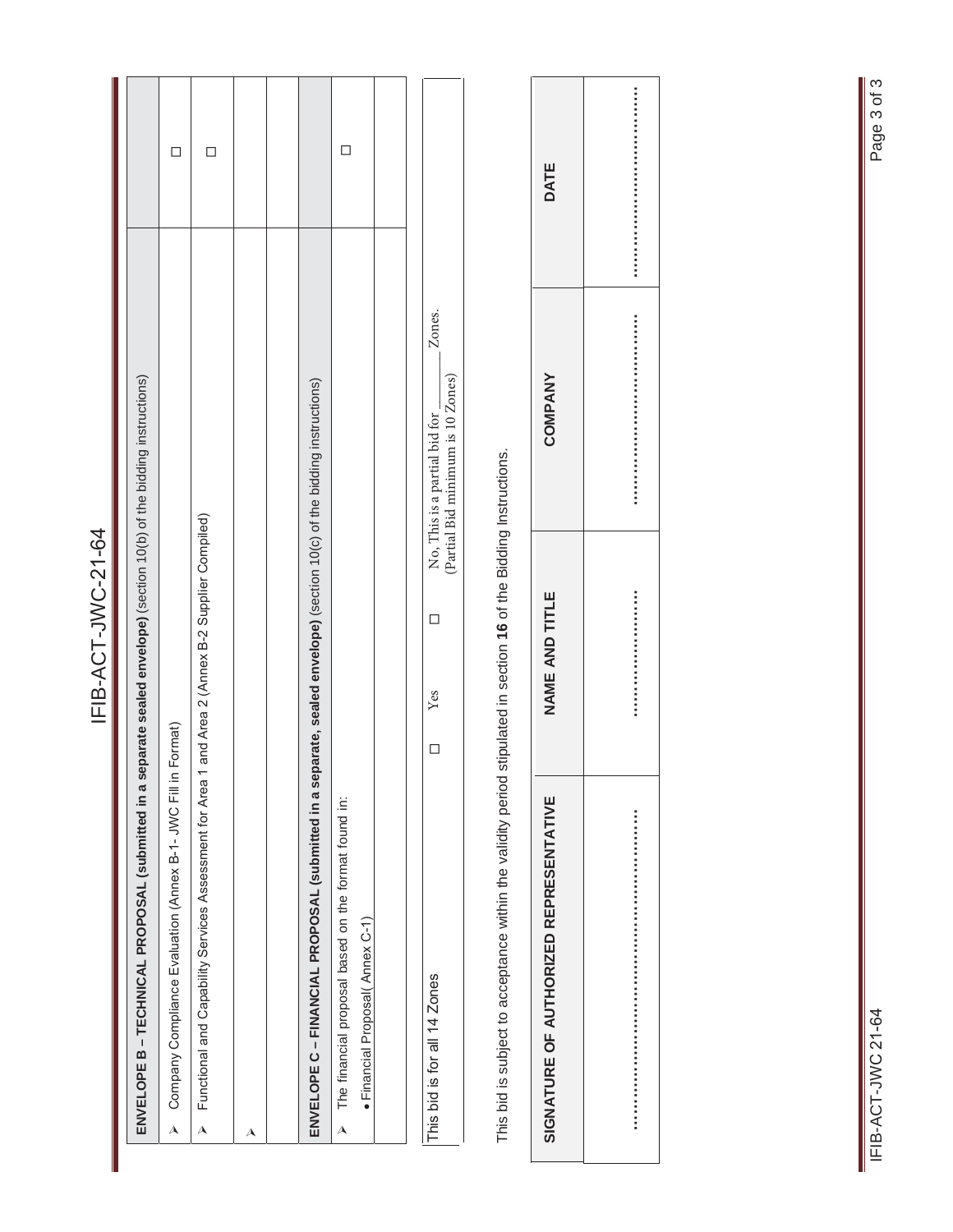# **A-1 COMPLIANCE STATEMENT**

It is hereby stated that our bid to IFIB-ACT-JWC-21-64 is fully compliant with the Bidding Instructions, General Provisions and Statement of Work as contained in Part I, II and III of this document, with:

No exceptions

Or

 $\perp$ 

 $\Box$  The following exception(s):

| Part | Paragraph | <b>Description of Deviation</b> |
|------|-----------|---------------------------------|
|      |           |                                 |
|      |           |                                 |
|      |           |                                 |
|      |           |                                 |
|      |           |                                 |
|      |           |                                 |
|      |           |                                 |
|      |           |                                 |
|      |           |                                 |
|      |           |                                 |
|      |           |                                 |
|      |           |                                 |
|      |           |                                 |
|      |           |                                 |

Date: \_\_\_\_\_\_\_\_\_\_\_\_\_\_\_\_\_\_\_\_\_\_\_\_\_\_\_\_\_\_\_\_\_\_\_\_\_\_

| Company: |
|----------|
|          |

| Signature: |  |  |  |
|------------|--|--|--|
|            |  |  |  |

Name 8 8 Title:

Bid Reference: IFIB-ACT-JWC-21-64

\_\_\_\_\_\_\_\_\_\_\_\_\_\_\_\_\_\_\_\_\_\_\_\_\_\_\_\_\_\_\_\_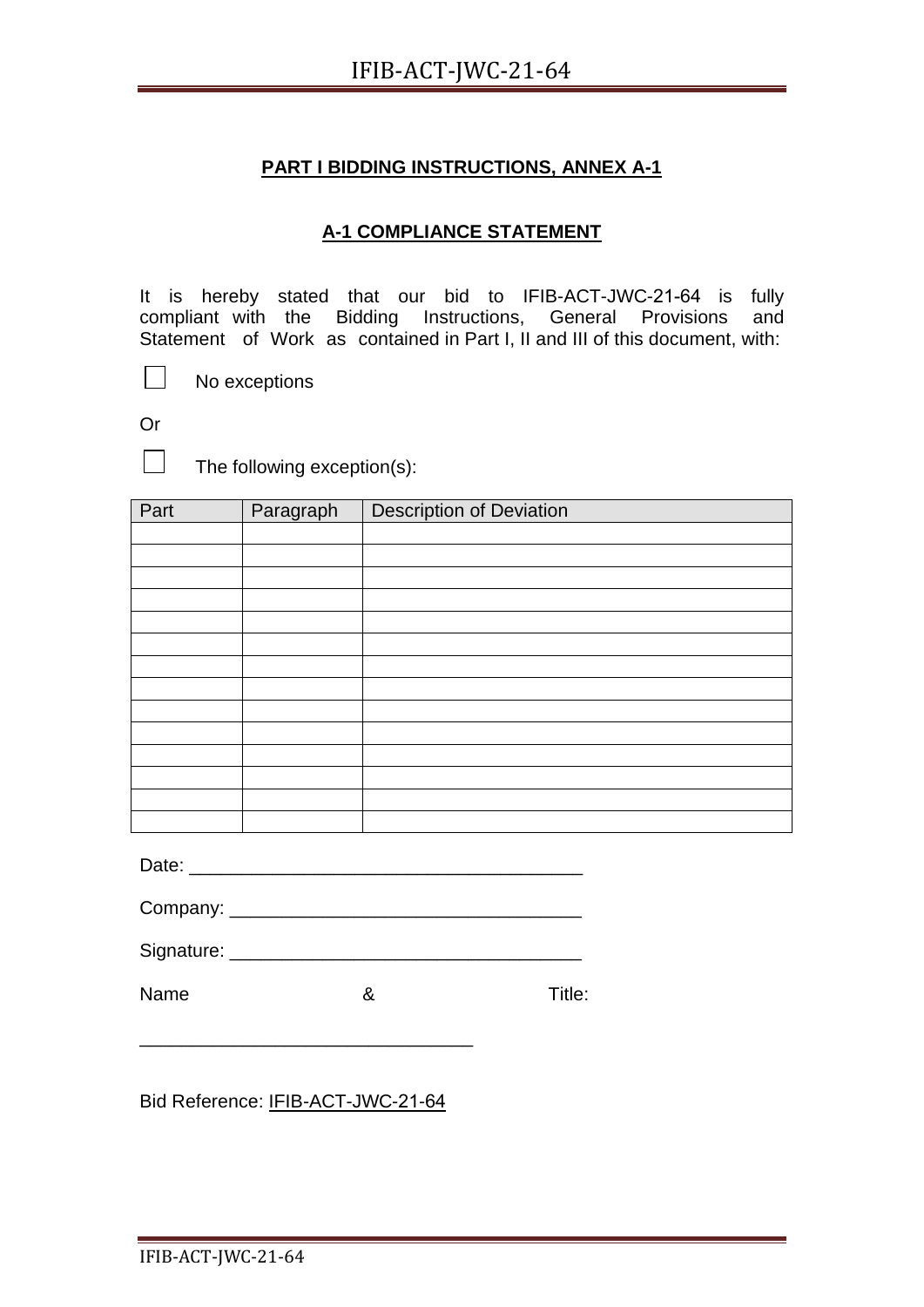## **A-2 CERTIFICATE OF LEGAL NAME OF BIDDER**

This Bid is prepared and submitted on behalf of the legal corporate entity specified below:

| FULL NAME OF CORPORATION:<br>DIVISION (IF APPLICABLE):<br>SUB DIVISION (IF APPLICABLE):<br><b>OFFICIAL MAILING ADDRESS:</b>                      |                                                                             |
|--------------------------------------------------------------------------------------------------------------------------------------------------|-----------------------------------------------------------------------------|
| <b>E-MAIL ADDRESS:</b>                                                                                                                           |                                                                             |
| POINT OF CONTACT REGARDING<br>THIS BID:<br>NAME:<br>POSITION:<br>TELEPHONE:<br>ALTERNATIVE POINT OF CONTACT:<br>NAME:<br>POSITION:<br>TELEPHONE: |                                                                             |
| Date                                                                                                                                             | <b>Signature of Authorized</b><br>Representative<br><b>Title</b><br>Company |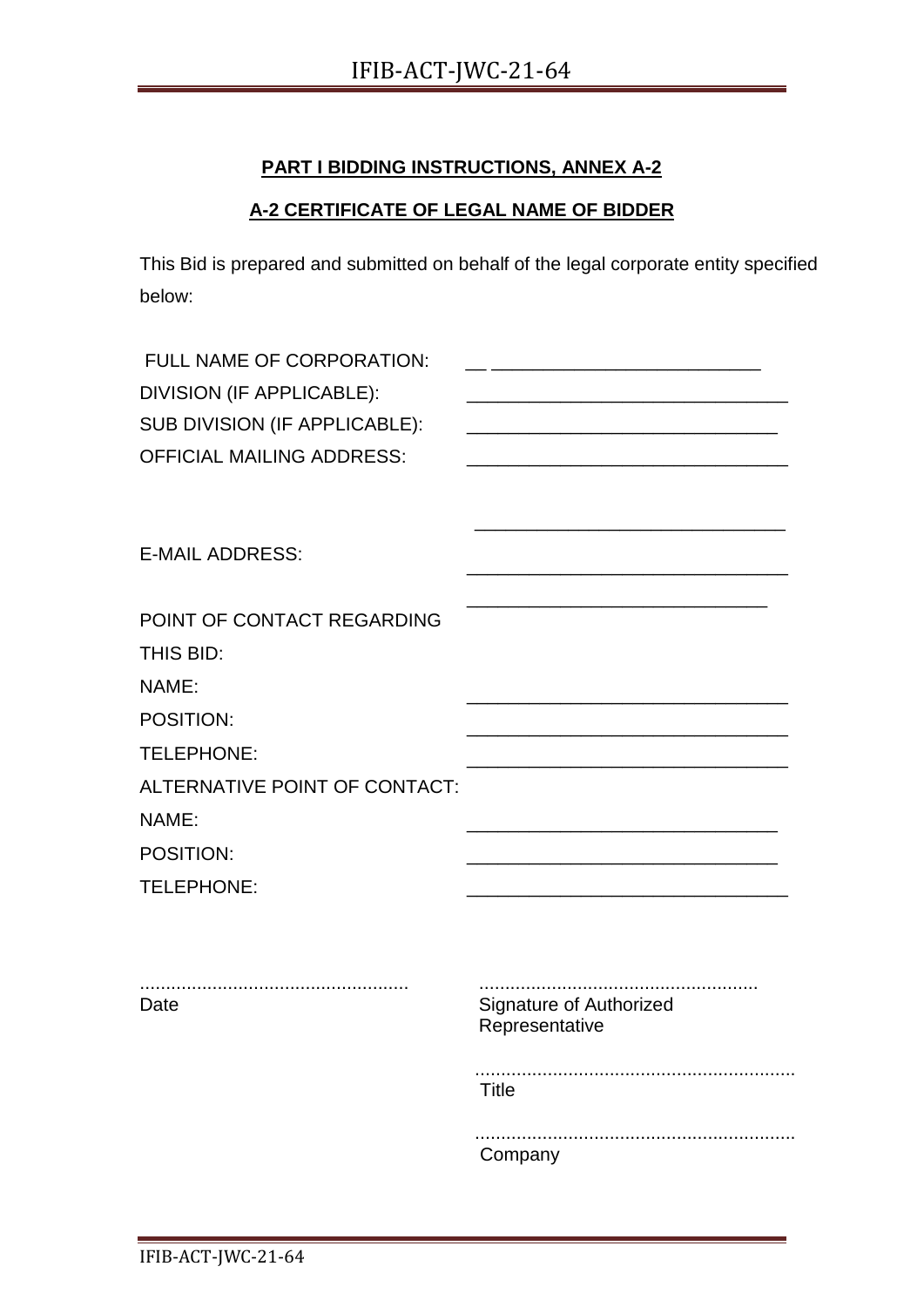#### **A-3 CERTIFICATE OF INDEPENDENT DETERMINATION**

- 1. Each Bidder shall certify that in connection with this procurement:
	- a. This Bid has been arrived at independently, without consultation, communication or agreement, for the purpose of restricting competition, with any other Bidder or with any competitor;
	- b. The contents of this bid have not been knowingly disclosed by the Bidder and will not knowingly be disclosed by the Bidder prior to award, directly or indirectly to any other Bidder or to any competitor, and
	- c. No attempt has been made, or will be made by the Bidder to induce any other person or firm to submit, or not to submit, a Bid for the purpose of restricting competition.

2. Each person signing this Bid shall also certify that he/she is the person in the Bidder's organization responsible within that organization for the decision as to the bid and that he has not participated and will not participate in any action contrary to 1(a) through 1(c) above, or

a. They are not the person in the Bidder's organization responsible within that organization for the bid but that they have been authorized in writing to act as agent for the persons responsible for such a decision in certifying that such persons have not participated, and will not participate in any action contrary to 1(a) through 1(c) above, and as their agent does hereby so certify, and

b. They have not participated and will not participate in any action contrary to 1(a) through 1(c) above.

.................................................... Date .............................................................. Signature of Authorized Representative .............................................................. Title .............................................................. Company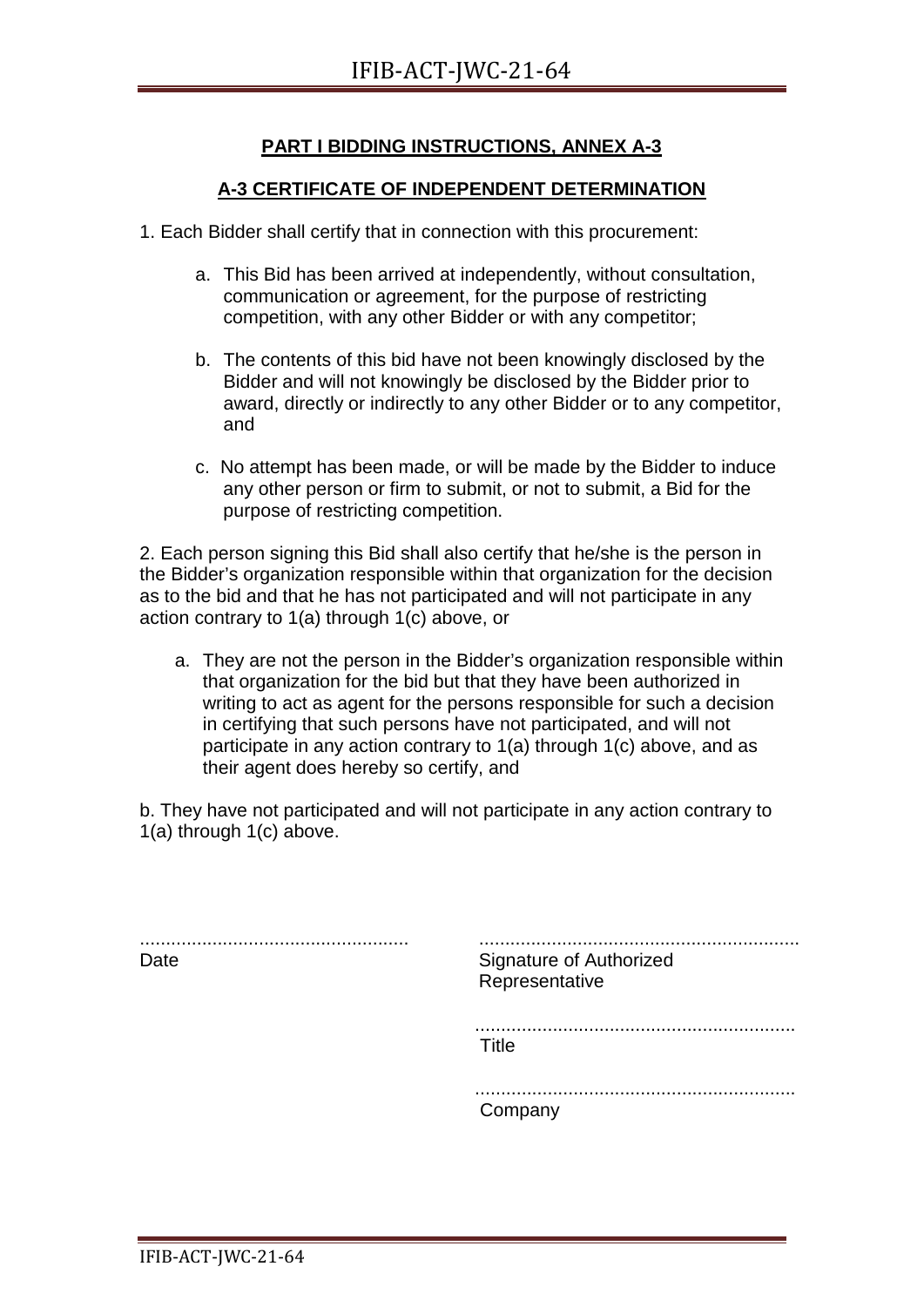#### **A-4 CERTIFICATE OF BID VALIDITY**

I, the undersigned, as an authorized representative of the firm submitting this bid, do hereby certify that the pricing and all other aspects of our offer will remain valid for 120 days after the proposal has been received.

| Date | <b>Signature of Authorized</b><br>Representative |
|------|--------------------------------------------------|
|      | <br>Title                                        |
|      | Company                                          |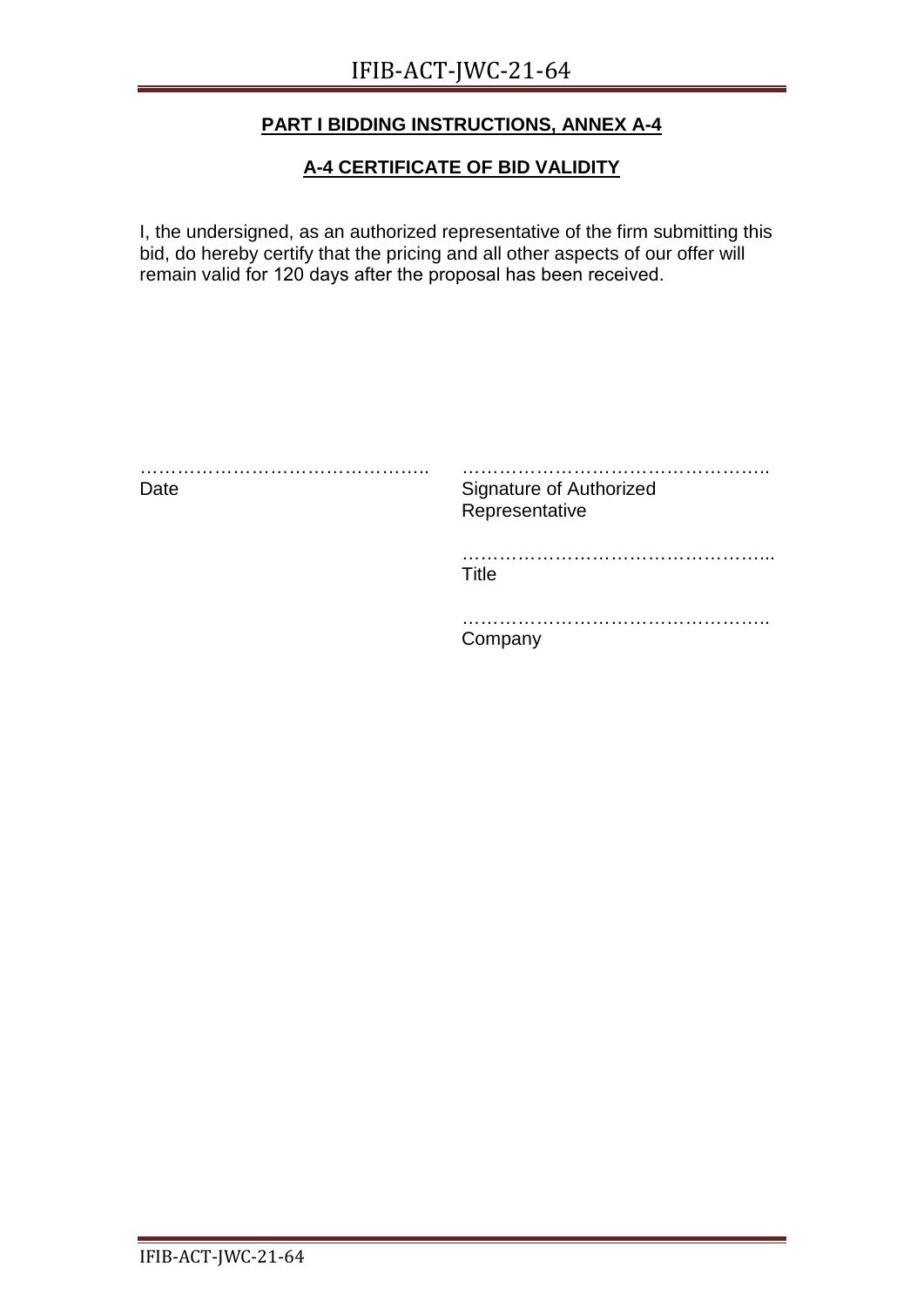# **A-5 CERTIFICATE OF EXCLUSION OF TAXES AND CHARGES**

I hereby certify that the prices offered in the price proposal of this bid will exclude all taxes, duties and customs charges from which the Contracting Officer has been exempted by international agreement.

| .<br>Date | Signature of Authorized<br>Representative |
|-----------|-------------------------------------------|
|           | . .<br>Title                              |
|           | Company                                   |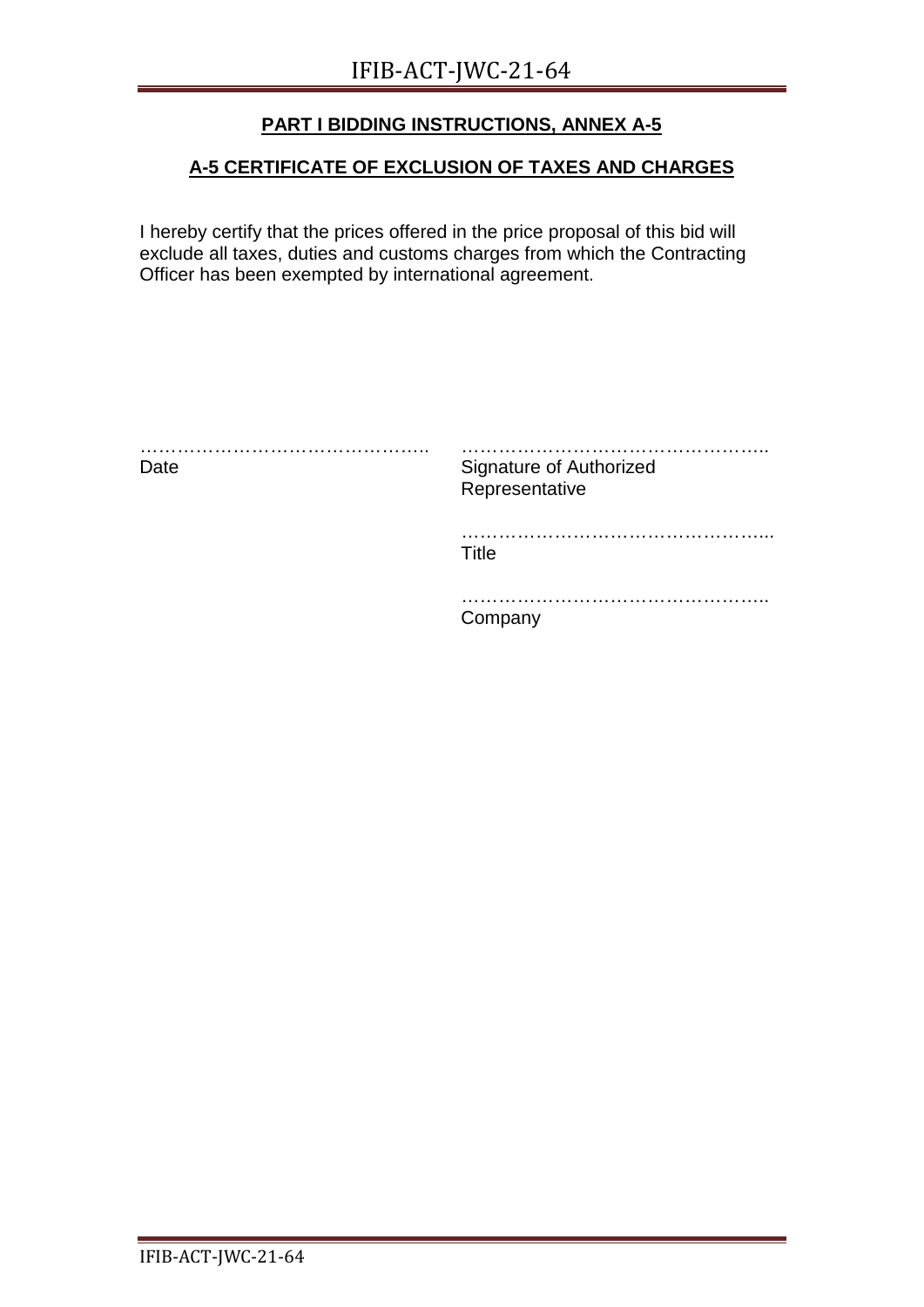#### **PART I, ANNEX A-6 CERTIFICATE OF AUTHORIZATION TO PERFORM**

The SUPPLIER warrants that:

- 1. The SUPPLIER and sub-contractors, if any, have been duly authorized to operate and do business in Norway; SUPPLIER and sub-contractors, if any, have obtained all necessary licenses and permits required in connection with the contract; that SUPPLIER and sub-contractors, if any, will fully comply with all the laws, decrees, labour standards and regulations of Norway during performance of this contract; and that no claim for additional moneys with respect to any authorizations to perform will be made upon JWC.
- 2. The Supplier has adequate financial resources, or the ability to obtain them, to perform all non-personal service activities.
- 3. All effort by the Supplier and sub-contractors, if any, related to this SOW, will be performed by NATO Nationals with the required security clearances.
- 4. The Supplier, involved Supplier personnel and sub-contractors, if any, have not been suspended or debarred from contract work at any NATO body.

| Date | <b>Signature of Authorized</b><br>Representative |
|------|--------------------------------------------------|
|      | . .<br>Title                                     |
|      | .<br>Company                                     |
|      |                                                  |